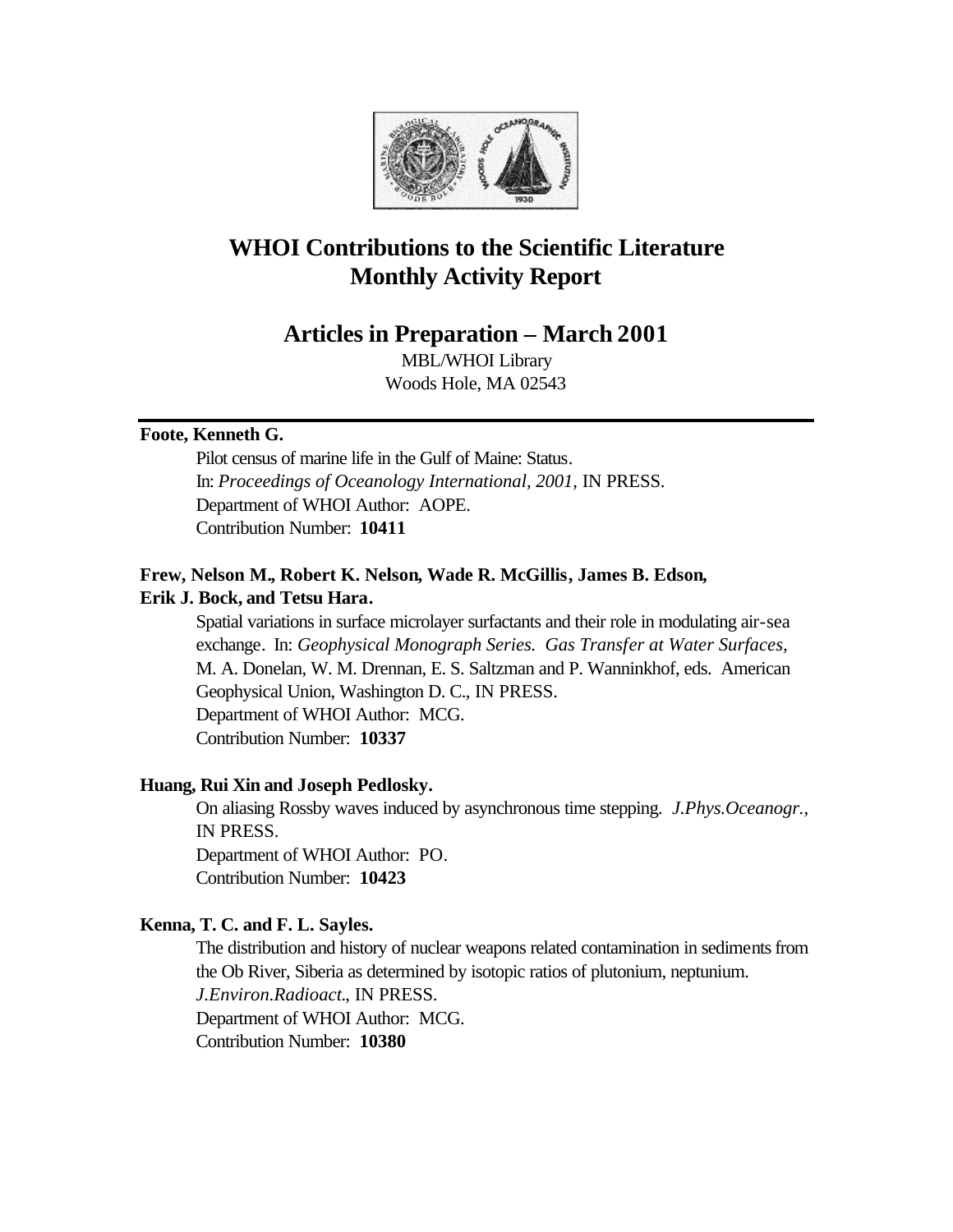#### **Kim, Eun-Young and Mark E. Hahn.**

cDna cloning and characterization of an aryl hydrocarbon receptor as a biomarker of dioxin susceptibility in harbor seals (*Phoca vitulina*). *Aquat.Toxicol.*, IN PRESS. Department of WHOI Author: BIO. Contribution Number: **10418**

# **Koeberl, Christian, Bernhard Peucer-Ehrenbrink, Wolf Uwe Reimold, Alex Shukolyukov, and Gunter W. Lugmair.**

A comparison of the osmium and chromium isotopic methods for the detection of meteoritic components in impactites: Examples from the Morokweng and Vredefort impact structures, South Africa. In: *Geological Society of America Special Paper*, IN PRESS.

Department of WHOI Author: MCG

Contribution Number: **10410**

# **McElroy, Marguerite K., James B. Edson, Thomas C. Austin, Wade R. McGillis, and Michael J. Purcell.**

Underwater observatories: The challenges and promise of applying off-shore cable technology to long-term environmental studies. In: *Underwater Intervention 2001 Conference Proceedings*, IN PRESS. Department of WHOI Author: AOPE. Contribution Number: **10426**

#### **Miller, P. D., L. J. Pratt, K. R. Helfrich, and C. K. R. T. Jones.**

Chaotic transport of mass and potential vorticity for an island recirculation. *J.Phys.Oceanogr.*, IN PRESS. Department of WHOI Author: PO. Contribution Number: **10422**

#### **Norris, Richard D. and Hiroshi Nishi.**

Evolutionary trends in coiling of tropical Paleogene planktic foraminifera. *Paleobiolgoy*, IN PRESS. Department of WHOI Author: GEOL. Contribution Number: **NONE**

#### **Petsch, S. T., R. J. Smernik, T. I. Eglinton, and J. M. Oades.**

A solid state <sup>13</sup>C NMR study of kerogen degradation during black shale weathering. *Geochim.Cosmochim.Acta*, IN PRESS. Department of WHOI Author: MCG. Contribution Number: **10382**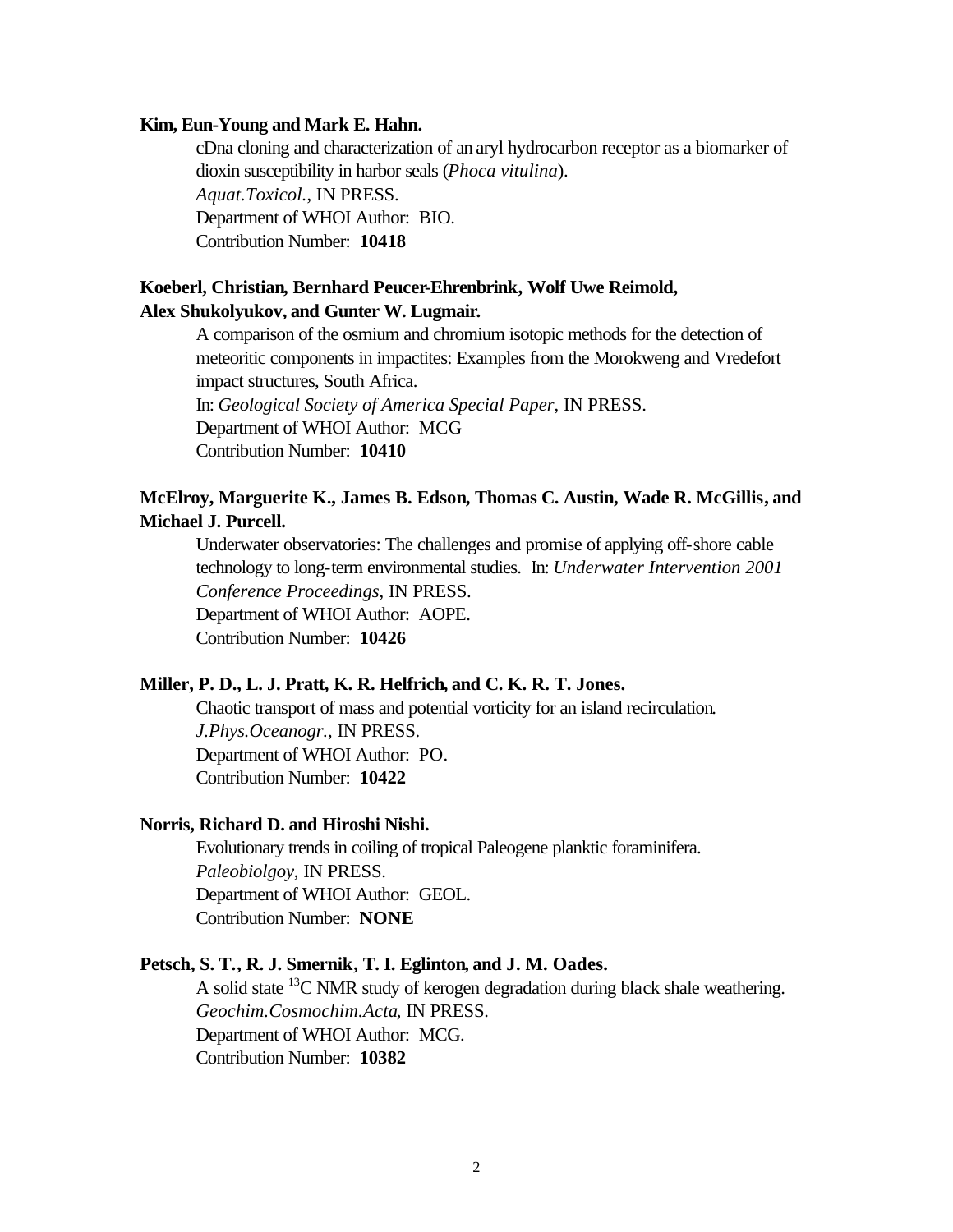#### **Peucker-Ehrenbrink, Bernhard and Greg Ravizza.**

The marine osmium isotope record. *Terra Nova*, IN PRESS. Department of WHOI Author: MCG. Contribution Number: **NONE**

#### **Proshutinsky, Andrey.**

Sea level rise in the Arctic Ocean. *Geophys.Res.Lett.*, IN PRESS. Department of WHOI Author: PO. Contribution Number: **10420**

#### **Seewald, Jeffrey S.**

A model for the origin of carboxylic acids in basinal brines. *Geochim.Cosmochim.Acta*, IN PRESS. Department of WHOI Author: MCG. Contribution Number: **10377**

#### **Seewald, Jeffrey S.**

Aqueous geochemistry of low molecular weight hydrocarbons at elevated temperatures and pressures: Constraints from mineral buffered laboratory experiments. *Geochim.Cosmochim.Acta*, IN PRESS. Department of WHOI Author: MCG. Contribution Number: **10378**

#### **Shaw, W. J. and J. H. Trowbridge.**

The direct estimation of near-bottom turbulent fluxes in the presence of energetic wave motions. *J.Atmos.Ocean.Technol.*, IN PRESS. Department of WHOI Author: AOPE. Contribution Number: **10416**

#### **Shaw, W. J., J. H. Trowbridge, and A. J. Williams, III.**

The budgets of turbulent kinetic energy and scalar variance in the continental shelf bottom boundary layer. *J.Geophys.Res.*, IN PRESS. Department of WHOI Author: AOPE. Contribution Number: **10417**

#### **Solow, Andrew R. and Laura J. Moore.**

Testing for trend in North Atlantic hurricane activity, 1900-1998. *J.Clim.*, IN PRESS. Department of WHOI Author: MPC. Contribution Number: **10413**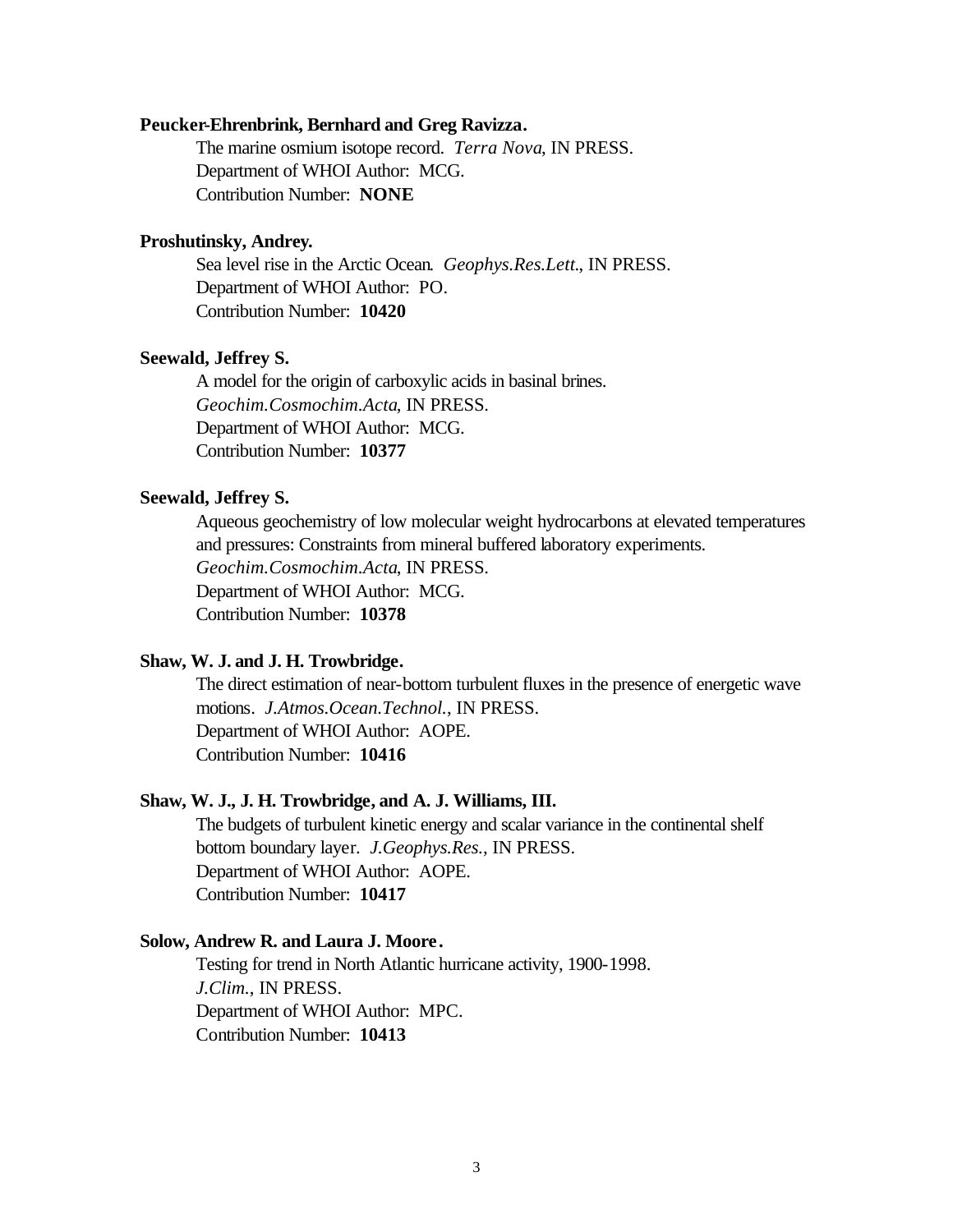#### **Tyack, Peter L.**

Cetacean culture: Humans of the sea?. *Behav.Brain Sci.*, IN PRESS. Department of WHOI Author: BIO. Contribution Number: **NONE**

### **Weller, R. A., A. S. Fischer, D. L. Rudnick, C. C. Eriksen, T. D. Dickey, J. Marra, C. Fox, and R. Leben.**

Moored observations of upper ocean response to the monsoon in the Arabian Sea during 1994-1995. *Deep-Sea Res.*, IN PRESS. Department of WHOI Author: PO. Contribution Number: **10421**

#### **Whelan, Jean K., Mahlon C. Kennicutt II, Lorraine Eglinton, and Yaorong Qian.**

Short time-scale (years) variation of petroleum fluids from the U. S. Gulf Coast. *Geochim.Cosmochim.Acta*, IN PRESS. Department of WHOI Author: MCG. Contribution Number: **10381**

# **Xie, Huixiang, Steven S. Andrews, William R. Martin, Jared Miller,**

#### **Lori Ziolkowski, Craig D. Taylor, and Oliver C. Zafirious.**

Measuring low-level dissolved carbon monoxide in natural waters using a validated headspace method, non-plastic samplers, and contamination control. *Mar.Chem.*, IN PRESS.

Department of WHOI Author: MCG. Contribution Number: **10379**

#### **Xie, Huixiang, Oliver C. Zafiriou, Wei Wang, and Craig D. Taylor.**

An automated segmented-continuous-flow-equilibration method for in-situ measurement of dissolved carbon monoxide in natural waters. *Environ.Sci.Technol.*, IN PRESS. Department of WHOI Author: MCG. Contribution Number: **10374**

#### **Yoerger, Dana R., Pamela G. Murray, and Fritz Stahr.**

Estimating the vertical velocity of buoyant deep-sea hydrothermal plumes through dynamic analysis of an autonomous vehicle. *IEEE/RSJ IRO 2001 Conference*, IN PRESS. Department of WHOI Author: AOPE. Contribution Number: **10414**